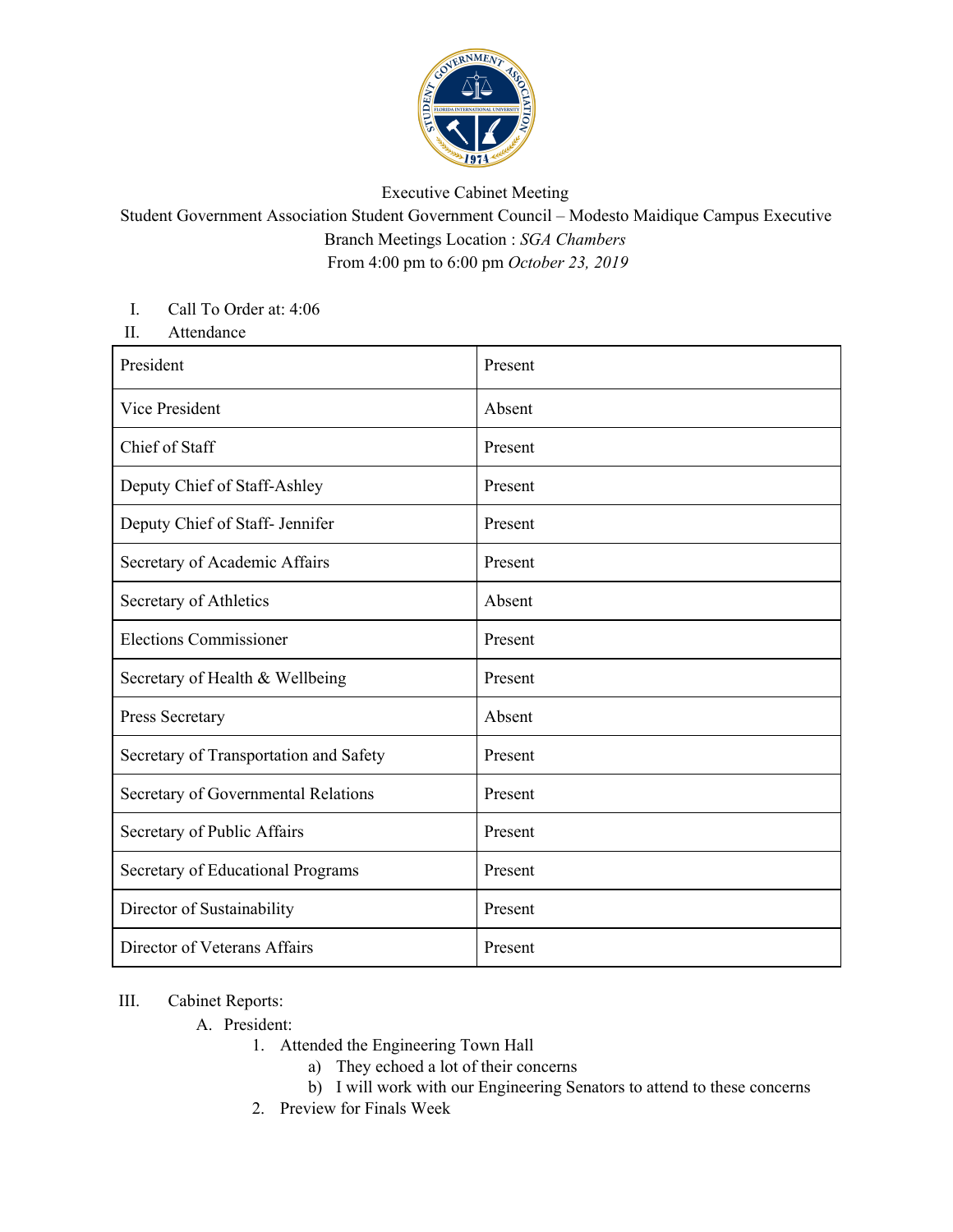- 3. Met with Assistant Director for Student Health
- 4. Looking for a Secretary of Athletics
- B. Vice President:
- C. Chief of Staff:
	- 1. Your Fall written report will be due this week Sunday
	- 2. If you could all submit your weekly report on panther connect.
- D. Deputy Chief of Staff-Ashley:
	- 1. Working on hiring my directors
- E. Deputy Chief of Staff- Jennifer:
	- 1. Meeting with sabrina after cabinet
	- 2. Working on sga calendars for events
	- 3. For those who are new, please send me your birthdays for sga spotlight
	- 4. unitedway
- F. Secretary of Academic Affairs:
	- 1. Beyond the Major is next week Tuesday, please share and let students know of the event.
		- a) We have all our panelists confirmed
	- 2. Had a meeting with Ashley's team for a graphic image for the logo for Change Maker.
- G. Secretary of Athletics:
- H. Elections Commissioner:
	- 1. Meeting with elections board this Monday
	- 2. Had an information session today
	- 3. Will have another information session next Tuesday
- I. Secretary of Health & Wellbeing:
	- 1. This past week I have been planning my health fair.
		- a) Got a date for November 25th
		- b) Spoke with Michelle about contacting organizations through PantherConnect.
	- 2. Meeting with Isabella next week to implement a Final Stress relief
	- 3. Had a meeting on Monday with Dr. Breny Assistant Director for Student Health and Services.
	- 4. Working on publication request for free flu shots.
- J. Press Secretary:
- K. Director of Sustainability:
	- 1. Updating the proposal after talking to Lisett
	- 2. Talked with Sabrina about the financial need
	- 3. Talking with other clubs on campus and wanted to express our concerns on CSO.
- L. Secretary of Transportation and Safety:
	- 1. Meeting with parking and transportation on October 31st
	- 2. Discussion of details on Safety Walk
- M. Director of Veterans Affairs: Introduction
- N. Secretary of Governmental Relations:
	- 1. Currently figuring out the invitation list for the Legislative Staff Lunch
- O. Graduate Secretary:
- P. Secretary of Public Affairs: Introduction
- Q. Secretary of Educational Programs: Introduction